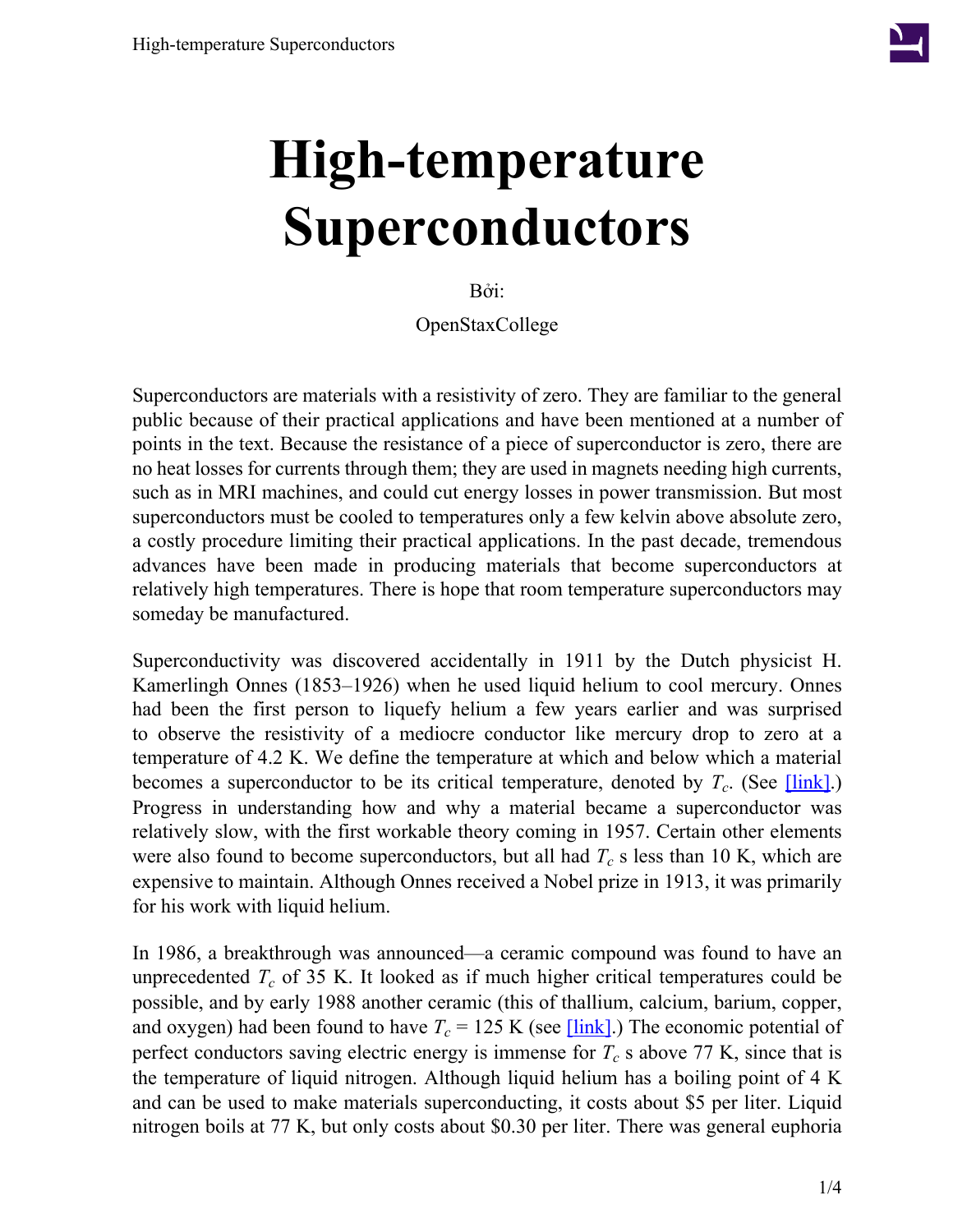<span id="page-1-0"></span>at the discovery of these complex ceramic superconductors, but this soon subsided with the sobering difficulty of forming them into usable wires. The first commercial use of a high temperature superconductor is in an electronic filter for cellular phones. Hightemperature superconductors are used in experimental apparatus, and they are actively being researched, particularly in thin film applications.



*A graph of resistivity versus temperature for a superconductor shows a sharp transition to zero at the critical temperature Tc. High temperature superconductors have verifiable Tc s greater than 125 K, well above the easily achieved 77-K temperature of liquid nitrogen.*

<span id="page-1-1"></span>

*One characteristic of a superconductor is that it excludes magnetic flux and, thus, repels other magnets. The small magnet levitated above a high-temperature superconductor, which is cooled by liquid nitrogen, gives evidence that the material is superconducting. When the material warms and becomes conducting, magnetic flux can penetrate it, and the magnet will rest upon it. (credit: Saperaud)*

The search is on for even higher  $T_c$  superconductors, many of complex and exotic copper oxide ceramics, sometimes including strontium, mercury, or yttrium as well as barium, calcium, and other elements. Room temperature (about 293 K) would be ideal, but any temperature close to room temperature is relatively cheap to produce and maintain. There are persistent reports of  $T_c$  s over 200 K and some in the vicinity of 270 K. Unfortunately, these observations are not routinely reproducible, with samples losing their superconducting nature once heated and recooled (cycled) a few times (see [\[link\].](#page-2-0)) They are now called USOs or unidentified superconducting objects, out of frustration and the refusal of some samples to show high  $T_c$  even though produced in the same manner as others. Reproducibility is crucial to discovery, and researchers are justifiably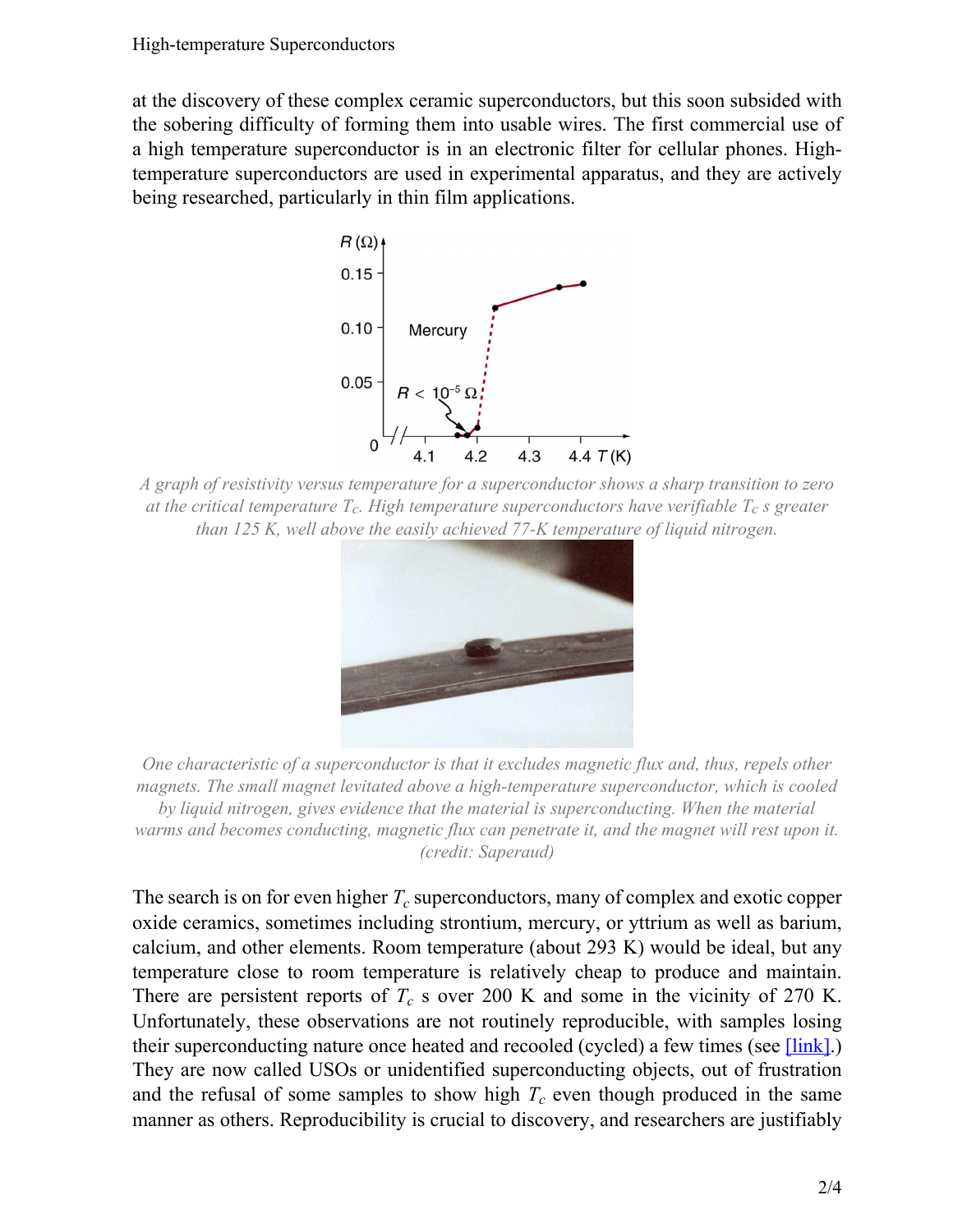reluctant to claim the breakthrough they all seek. Time will tell whether USOs are real or an experimental quirk.

The theory of ordinary superconductors is difficult, involving quantum effects for widely separated electrons traveling through a material. Electrons couple in a manner that allows them to get through the material without losing energy to it, making it a superconductor. High- *T<sup>c</sup>* superconductors are more difficult to understand theoretically, but theorists seem to be closing in on a workable theory. The difficulty of understanding how electrons can sneak through materials without losing energy in collisions is even greater at higher temperatures, where vibrating atoms should get in the way. Discoverers of high *T<sup>c</sup>* may feel something analogous to what a politician once said upon an unexpected election victory—"I wonder what we did right?"

<span id="page-2-0"></span>



*(a) This graph, adapted from an article in Physics Today, shows the behavior of a single sample of a high-temperature superconductor in three different trials. In one case the sample exhibited a T<sup>c</sup> of about 230 K, whereas in the others it did not become superconducting at all. The lack of reproducibility is typical of forefront experiments and prohibits definitive conclusions. (b) This colorful diagram shows the complex but systematic nature of the lattice structure of a hightemperature superconducting ceramic. (credit: en:Cadmium, Wikimedia Commons)*